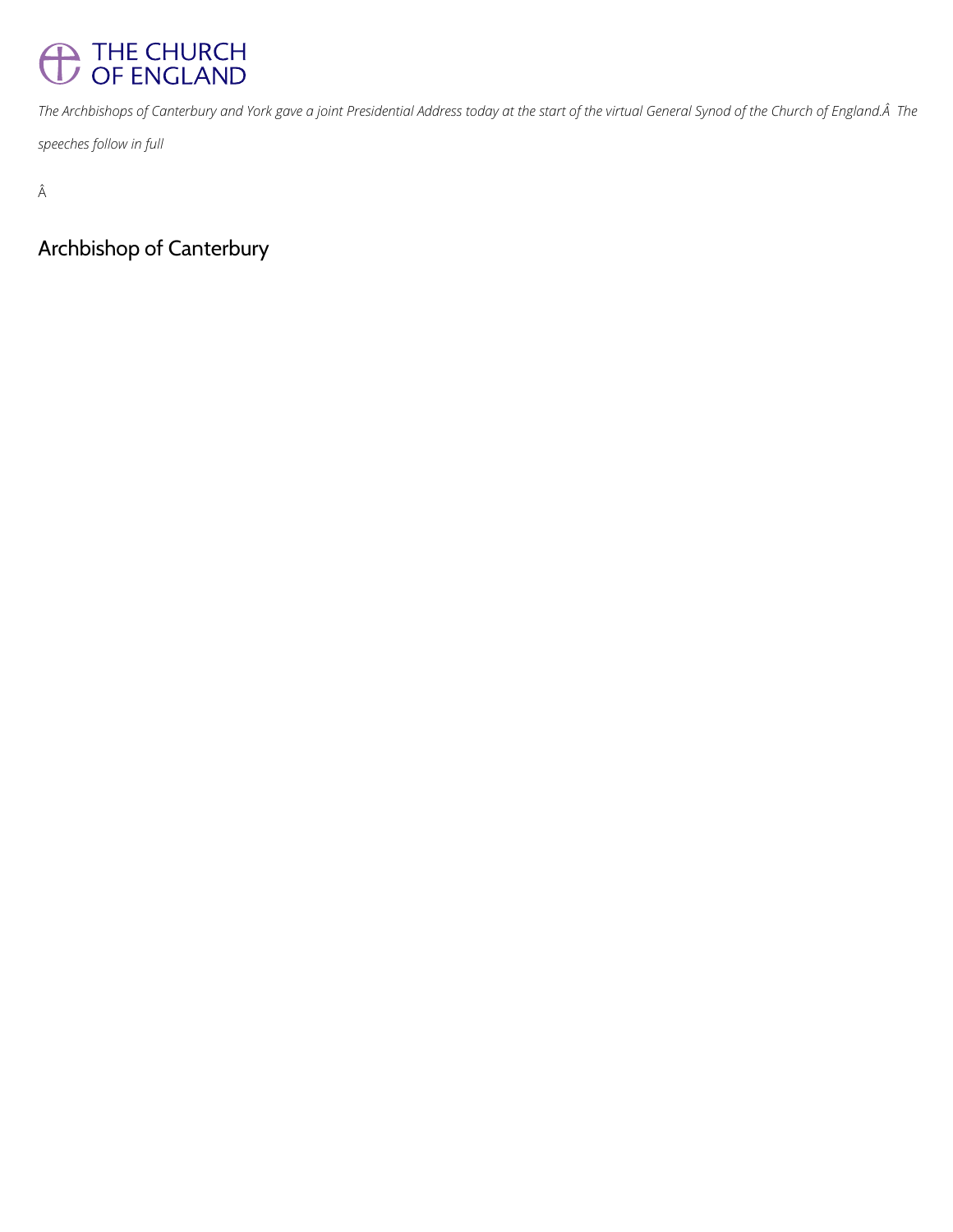We meet, dear sisters and brothers of the General Synod, in the shadow of the Pandemic. Across our country somewhere around 70,000 extra people will not be with us at Christmas who might very well otherwise have shared in our celebrations.

Millions more have been ill, and a significant minority have long Covid, a syndrome whose outcomes and impacts are unclear. The impacts of this virus have been especially serious for specific groups and it has stripped away every attempt to cover weakness.Â

If you have learning difficulties, if you have other disabilities, if you have chronic illnesses, if you are of UK minority ethnic heritage, if you are poor, if you are old or in a care home, then if you contract Covid you are more likely to die. If you are poor and in a front-line occupation you are more likely to get Covid. If you risk yourself for others you are more likely to get Covid.

We come to the end of 2020 with bereavement, illness, suffering and fear marking much of the year for many of the people in much of the world. $\hat{A}$ 

Add to that the vast rise in domestic abuse, in mental illness, in unemployment and financial hardship especially amongst small businesses the low paid and the entrepreneurial and we see that the virus makes its way directly or indirectly into every crack in society.

And this country is richer than most, for even those where the pandemic has been minimal are suffering from the struggling global economy. Â

A day labourer in so many parts of the world works or starves. A child soldier is trapped in violence. Women are ever more vulnerable. Our fellow human beings in the poorest parts of the world, our brothers and sisters in Christ have the virus on top of already intolerable hardship and persecution.

Whatever else we are called to do, whatever actions we decide on, we are called to weep with those who weep, to serve those in need, to be courageous in faith and to put our hands in the hand of the creator, saviour and judge of all things, praying with lament, protest, petition and thanksgiving.

Like 2001 with the destruction of the Twin Towers, 2020 will be a year that registers in memory and in history. It can be compared also with 1929, with 1914, with 1989. We are aware that this is a year in which huge changes are happening in our society and the world and consequently in the Church.

For let us be clear there is no possibility of changes in society failing to have a profound effect on the shape, calling and experience of mission in the Church.

Institutions that do not adapt to new circumstances are condemned to extinction as are institutions that adapt wrongly, in a way that does not

reflect their history, their traditions and their values.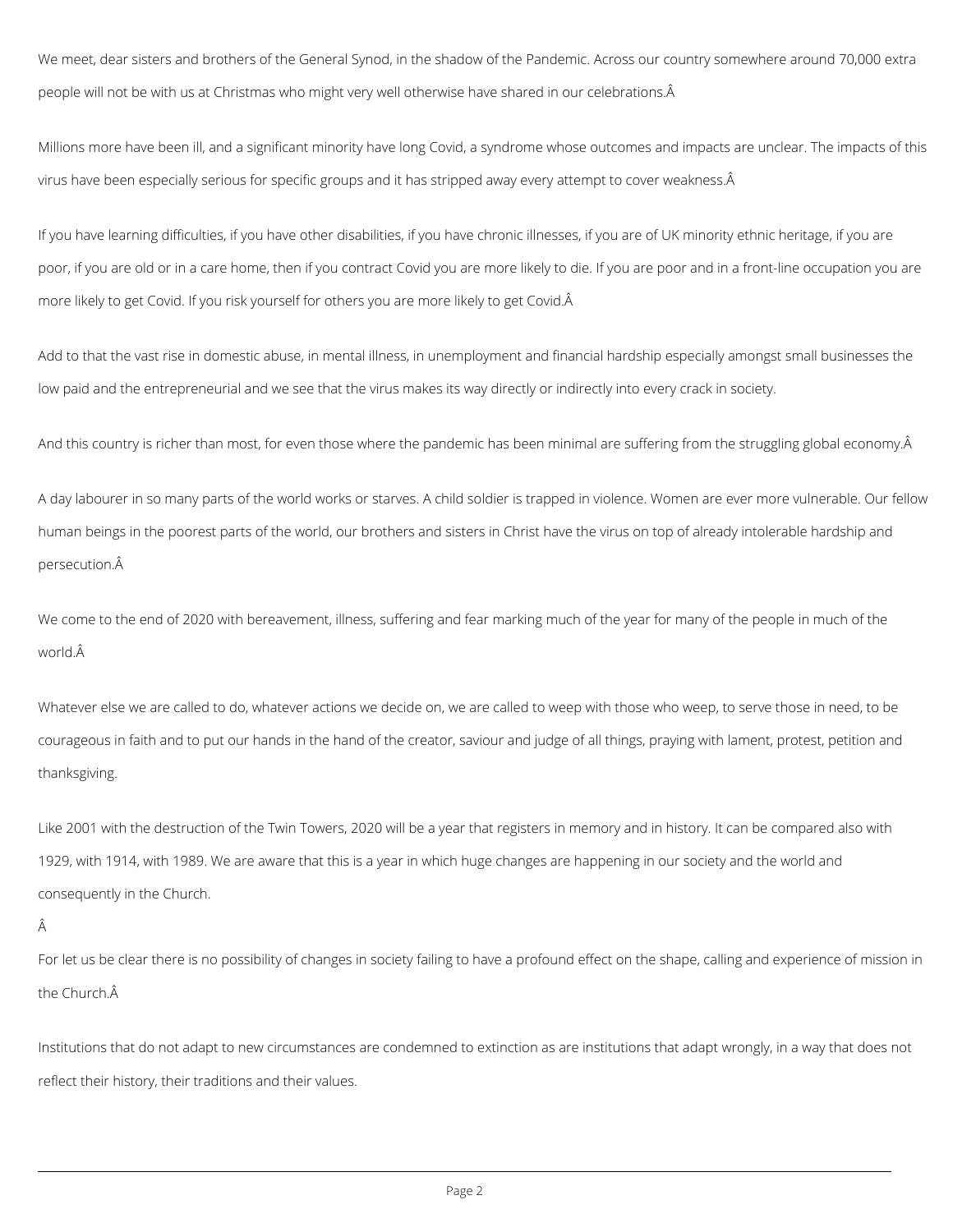As I have said, 2020 has bought not one but at least 7 obvious crises and too many more to list if one were to look harder:Â

It began with Covid-19 and the immense impact that has had on our sense of security, in those parts of the world where disease and natural disaster that threatens to change our lives for many years are unfamiliar parts of our history, not normal companions to our journey.

Third, we are facing in society and in the church the black lives matter crisis, racism, come to the fore afresh this year but deeply embedded in our history and in our foundations. Here, I'm using crisis not only in the sense of an alarming event but also something that rightly forces decisions on us. Â

In reviewing 25 CMEAC reports we have seen that there have been numerous recommendations, more than 170, most of which have not been put into practice. We cannot blame anyone but ourselves for that.  $\hat{A}$ 

Second, the pandemic triggered an economic recession on a scale that is extraordinary. Despite its happily V-shaped nature, for which gratitude is owed not least to the Chancellor of the Exchequer for his decisive action and to the government for its willingness to take great risks, we will still end the year with the economy at least 5% smaller than it began the year.

Fourth, we have the ICCSA report and the dreadful shame that rightly accompanies it. We have discussed this at great length in the past and changes are happening, but there is far yet to go and as on every occasion when we mention safeguarding, we must say clearly how sorry we are and we must recognise that an apology only make sense â D as with racism â D when it is accompanied by genuine action, repentance and reparation.

Fifth, as a nation we are facing huge change in the way we relate to Europe and the rest of the world. That it will change is not a question- Â it has been settled in two popular votes - the uncertainty is what it will be like and what we will do. The debate over international development funding is only one, albeit an extraordinarily important one part of this question.

Â

Sixth, although it is easily forgotten except on the south coast that there is the ongoing human crisis of immigration, with small boats coming in ever greater numbers across the channel and the picking up of those sinking a routine matter for RNLI and Border Force, as well as for fishing boats. We need to remember that there will be those contemplating that enormously dangerous voyage at this very moment as we sit in our homes or here.

Seventh, the underlying challenges to our understanding of democracy in populism, of international law and of what makes for a good society

continue to be chronic and destructive weaknesses in the capacity of our societies to respond to change.

And underlying all these, overshadowing might be a better word, bigger than any, is the crisis of climate change and the environment.Â

It would be easy for the Church to be fearful. Fearful of these changes, to concentrate only on ourselves, and there have been moments this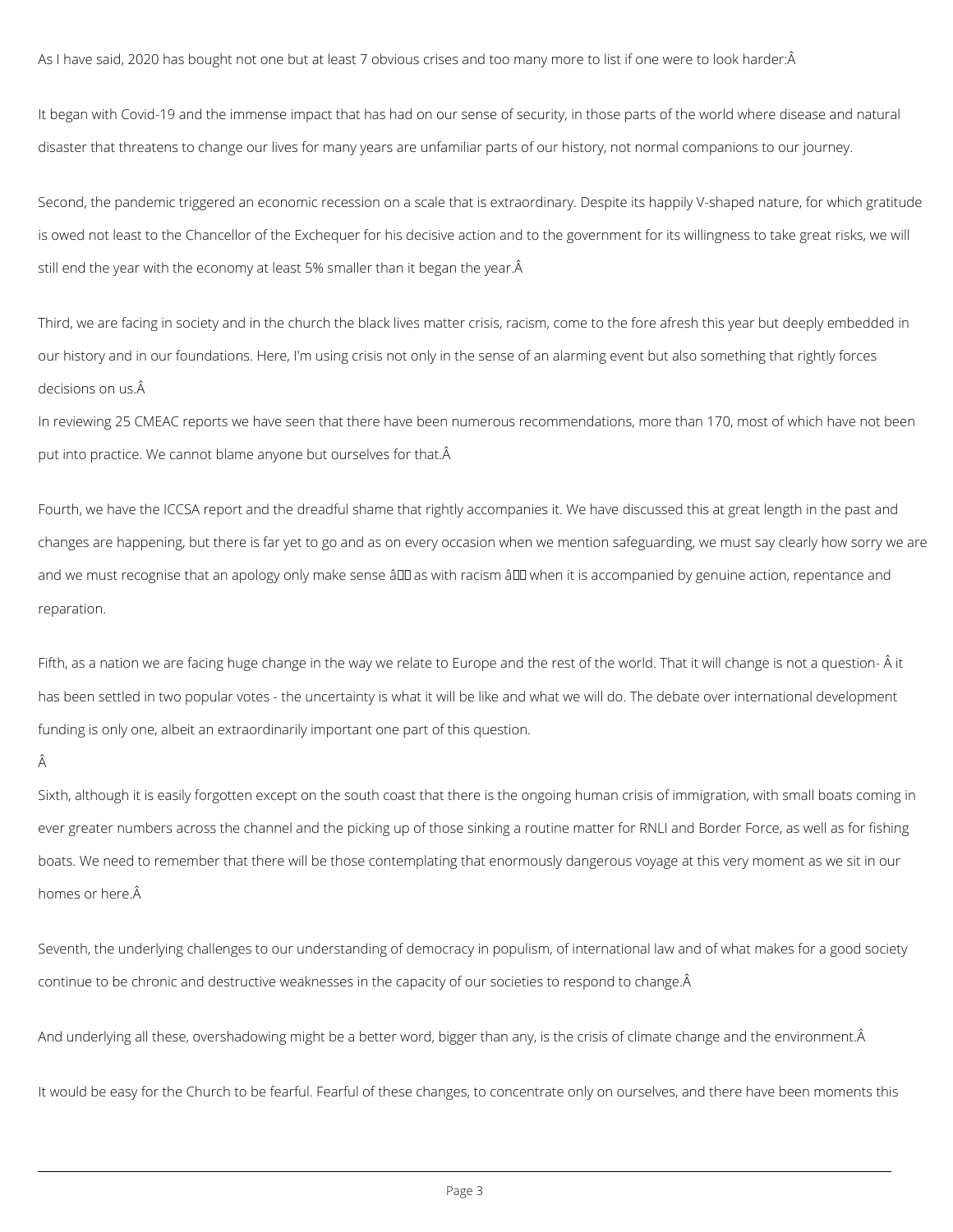year when we have done precisely that. Perhaps we will look back and conclude we acted wrongly, or perhaps we can only conclude that we acted over-prudently in the light of our ignorance about the nature of the virus. A

Whatever we see over time we also know that at the grassroots level the church has acted magnificently, with lay people and clergy giving every ounce of their energy and commitment to the service of the poor and the needy in our society. They are also heroes of these crises.

However, we cannot remain in crisis mode forever. Therefore, this shared presidential address continues with Archbishop Stephen showing us what actions we have taken and how we are looking forward in order to make space for the empowering and envisioning work of the Holy Spirit.

For as it says in Isaiah 7:9, to King Ahaz panicked by invasion and threats, âll fyou do not stand in faith you will not stand at allâll L.Â

We do not lose heart. Indeed, we rejoice in Christ. The title of our Christmas campaign whether physical or virtual, is âllloomfort and joyâll. It will be lived out, spoken out, proclaimed and celebrated. For it is in pointing not to us, but to God who came to the poorest of the poor in order to be amongst them and with them as Immanuel, God with us, that we fulfil our mission and our calling.

Â

These crises are not signs of the absence of God but calls to recognise the presence of the Kingdom of God and to act in faith and courage, simplifying our common life, focusing on Jesus Christ, looking outwards to the needy, renewing the call to wash feet, to serve our society and to be the Church FOR England.

That is our call today and now we turn to Archbishop Stephen to show how we are trying to make space for that call to be realised and answered amidst the human, financial and missional challenges we face.

Â

## Archbishop of York

 $\hat{a}$ □ Some put their trust in chariots and some in horses, but we will call only on the name of the Lord our God@Balm 20.7).

When, tomorrow morning, we come to exploring vision and strategy for the Church of England over the next 10 years, you will find, right at the

heart of the vision that I believe God is laying upon us, precisely this: a greater dependence on God. And hearing the challenges that confront us,

particularly the things that have either emerged this year or whose urgency has been heightened by the events of this year, it would be tempting

to say that we donâl Lat need to worry too much, everything will be ok, weâl [1] soon be back to normal, and here is the five-point plan for fixing it all.Â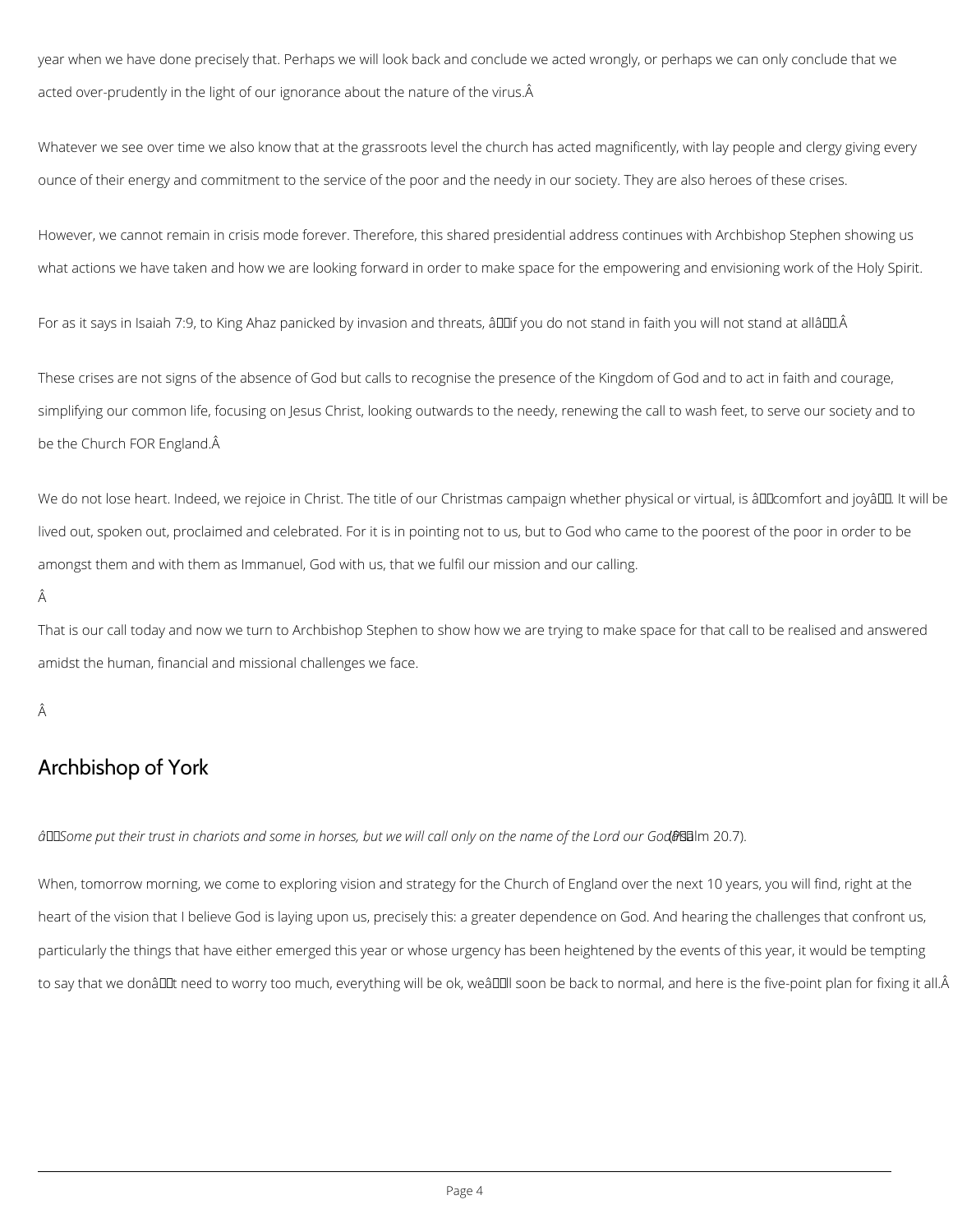But that is not where we are. And even if we did find a way of overcoming those seven woes that Archbishop Justin has identified, as he said, there is an eighth coming over the horizon which dwarfs all of them, and that is the environmental crisis that if unaddressed will consume everything and render all these other things very small beer indeed.

What is the Christian response? Well first of all, soberingly, it is to heed the prophet Jeremiah who warned against treating people carelessly, saying âDDWoe to you who say peace when there is no peaceâDD (Jeremiah 6.14). Â We are facing huge challenges and there is no point in pretending otherwise. But also, as Jesus said, â **DIThe truthâ DD** â **DD** and nothing but the truth â DD â DDwill set you free.â DD (John 8. 32) Â

This year has revealed to us some truths about ourselves. Our finances are more than stretched. The IICSA report has confronted us with some terrible failings and on Wednesday we will have an opportunity to discuss this. Our culture needs to change. We all have a responsibility for this, but the culture of any organisation is most shaped by those in leadership, therefore we bishops and archbishops must take a lead. Â Loving one another and being honest and transparent about our failings is essential. But there are other challenges that relate to this. Therefore, alongside our response to IICSA and all that follows from it, we have set up a number of other groups. Â

The Bishop of London has been leading a Recovery Group which has been dealing with the day-to-day challenges of COVID-19 and liaising with government. The Bishop of Leeds is leading a group to review our governance structures with an aim to simplify the way we do things. The Bishop of Ely is leading a group that is asking questions about our diocesan structures. The Bishop of St. Edmundsbury & Ipswich chairs a group that is looking at how we can improve our effectiveness, exploring a great range of issues about how we can share and simplify various functions, find better ways of doing things âDDafter all, we have all learned this year that not every meeting has to happen in person! âDD and where necessary stop doing some things altogether. The Bishop of Sheffield chairs a group that is exploring greater financial mutuality between dioceses. And I have been leading a large consultative process to discern what God might be saying to the Church of England and how we might become a church which is more centred on Christ.

All these groups have been collaborating with each other under the chairmanship of the Bishop of Manchester, and many, many other people, lay and ordained, are involved in these processes, lending their energy, time and expertise. Justin and I wish to express our gratitude to them all. It is a huge undertaking. But I believe that through it God will lead us to a better place and, in due course, quite a number of things will come to Synod for deliberation and decision.

But the most important thing is that we put our trust in God.

IâDI we always been very moved by OthelloâDIs words to Desdemona (surely English literatureâDIs greatest chat up line). He says to her: âDI do love

and when I love thee not, chaos has come again.âDDÂ

Wouldnât it be lovely to have someone say that to you! A